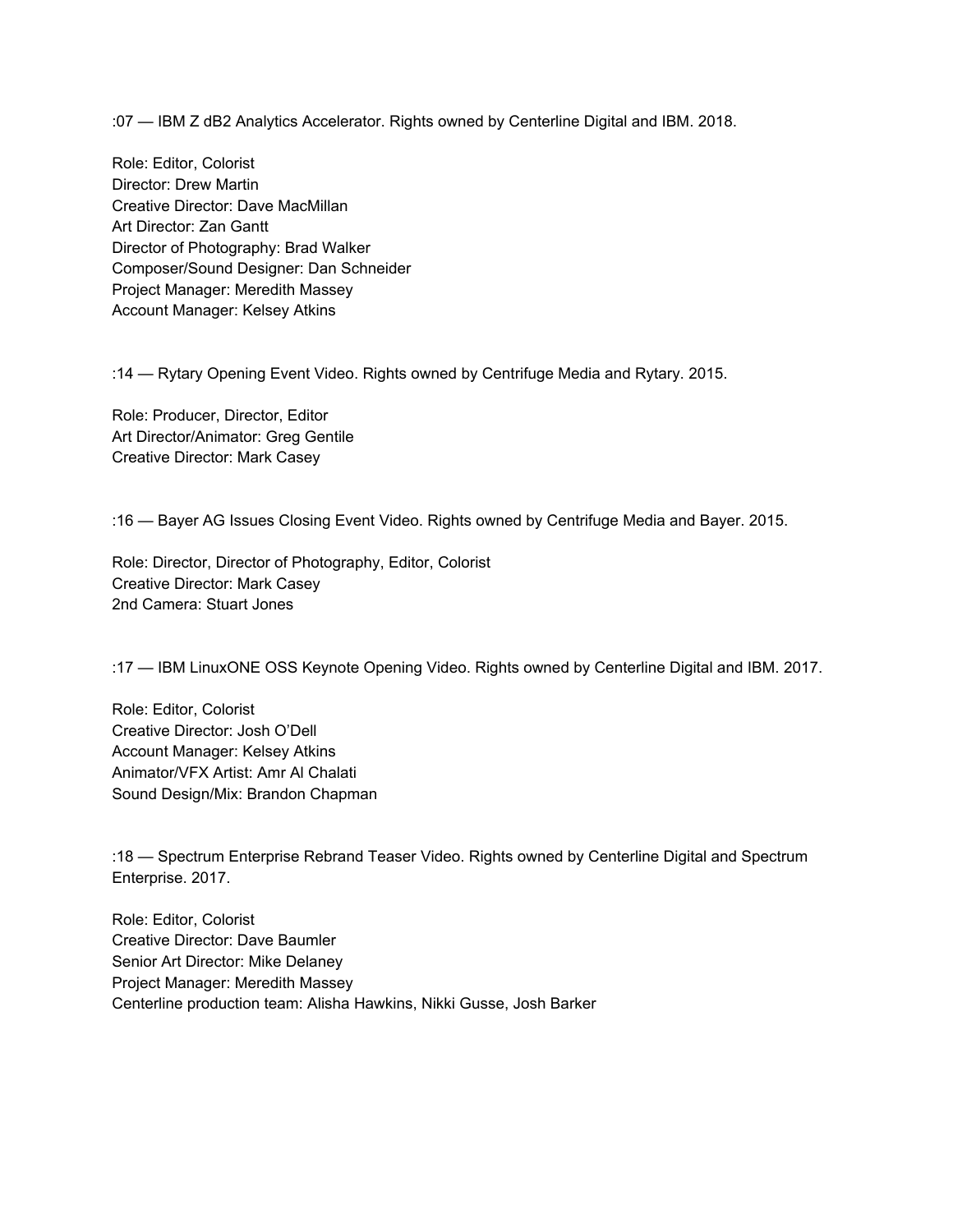:20 — IBM Food Trust + Raw Seafoods. Rights owned by Centerline Digital and IBM. 2019.

Role: Editor, co-writer, Colorist Senior Creative Director: Fabian Marquez Associate Creative Director: Ellie Baldini Composer/Sound Designer: Dan Schneider Account Director: Jade Rice Project Manager: Jillian Broadbin

:21 — IBM Food Trust + Aaron Sanchez. Rights owned by Centerline Digital and IBM. 2018. Role: Editor, Colorist Director: Kevin Kerwin DP: Kent Willard Sound Design/Mix: Brandon Chapman

:24 — Duke Cameron Crazies Documentary. 2016.

Role: Art Director, Director of Photography, Co-Producer, Editor, Colorist Director, Producer: Brian McLawhorn

:27 — IBM WCE Watson Marketing: Loyalty. Rights owned by Centerline Digital and IBM. 2018.

Role: Technical Director Director: James Suttles DP: Greg Hudgins Producer: Alisha Hawkins Creative Director: John Kaplan Art Director: Brian Pace Animator/VFX Artist: Chance Qin Editor: Josh Wallace Composer/Sound Designer: Dan Schneider Account Leads: Sandy Covais, Nicole Taylor Project Manager: Ailee Taggart

:28 — Me Fine Gala promotional video. Rights owned by Centrifuge Media. 2015.

Role: Director, Director of Photography, Writer, Editor Animator/VFX Artist: Greg Gentile Creative Director: Mark Casey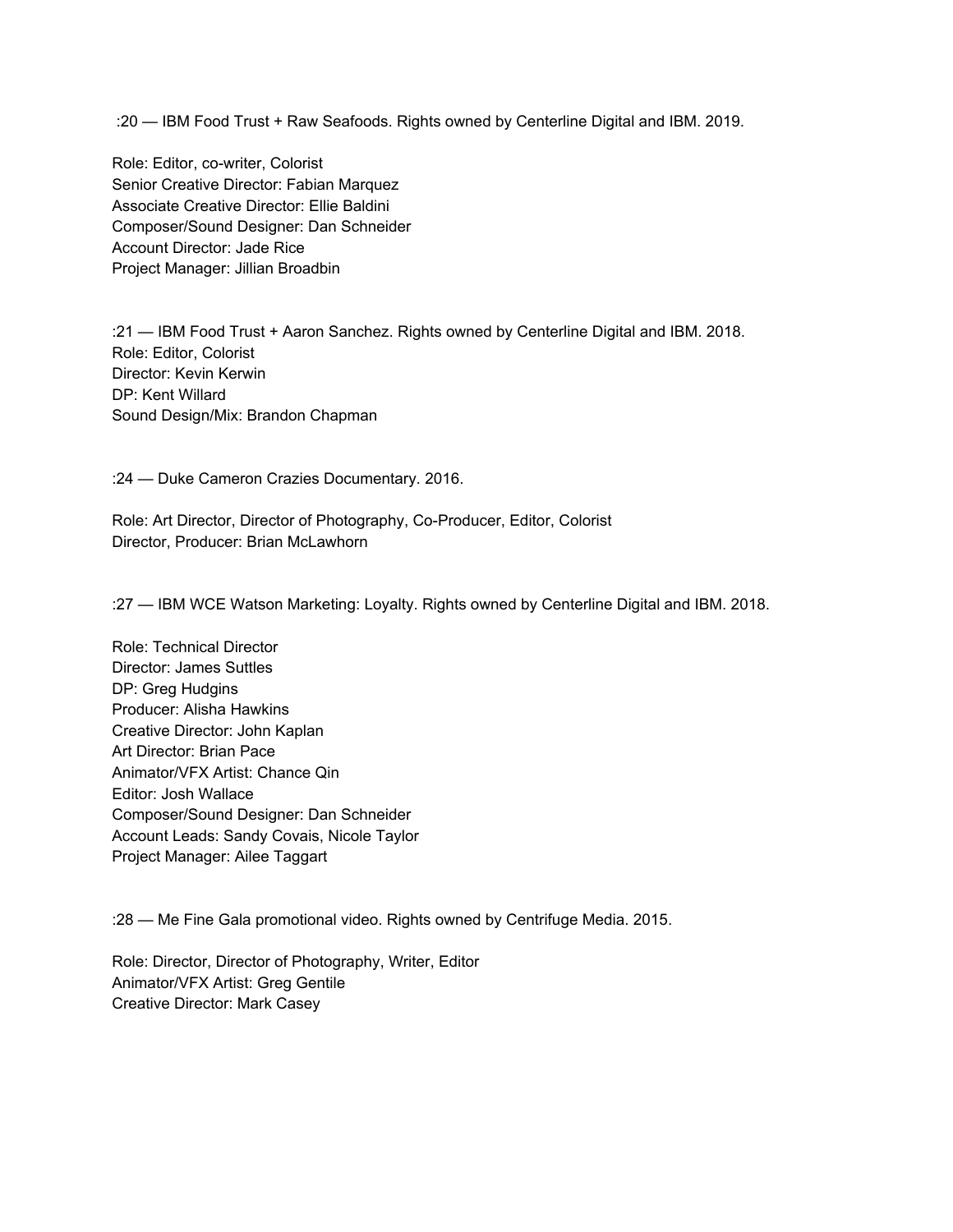:31 — Watson IoT & Sugar Creek. Rights owned by Centerline Digital and IBM. 2019.

Role: Editor, Content Lead, Colorist Director: Kevin Kerwin DP: Brad Walker Producer: Alisha Hawkins Sound Design/Mix: Sam Costello Account Manager: Michelle Pickett Agency Partner: Weber Shandwick (Zach Takenaga, Mike Hess)

:36 — "Identity" (short film). 2013.

Role: Director, Producer, Writer, Editor DP: Luke Lovett

:38 — Watson Commerce Cognitive Impact Product Video. Rights owned by Centerline Digital and IBM. 2016.

Role: Editor, Colorist Director: Drew Martin Associate Creative Director: Brandon Clarke Art Directors: John Nguyen, Zan Gantt Account Leads: Caroline Williams, Sandy Covais, Mary Charles Hale Animator/VFX Artist: Marcos Zanet Composer: Joe Basile

:39 — Watson Supply Chain Cognitive Impact Product Video. Rights owned by Centerline Digital and IBM. 2016.

Role: Editor, Colorist Director: Drew Martin Associate Creative Director: Brandon Clarke Art Directors: John Nguyen, Zan Gantt Account Leads: Caroline Williams, Sandy Covais, Mary Charles Hale Animator/VFX Artist: Marcos Zanet Composer: Joe Basile

:41 — IBM Cloud + ExxonMobil Partnership Video. Rights owned by Centerline Digital and IBM. 2018. Editor, Colorist Director: Fabian Marquez Director of Photography: Brad Walker Account Lead: Jade Rice